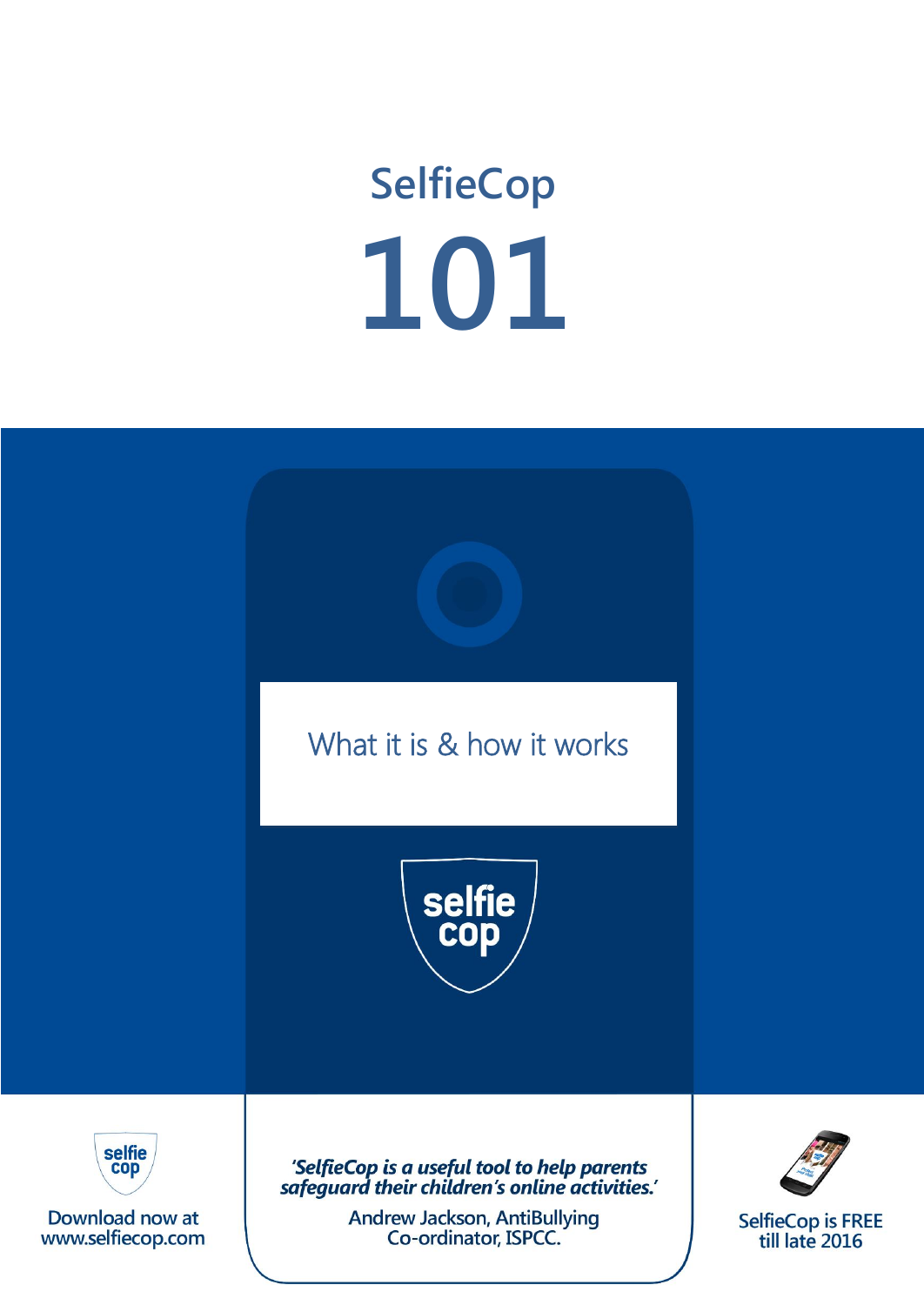# Contents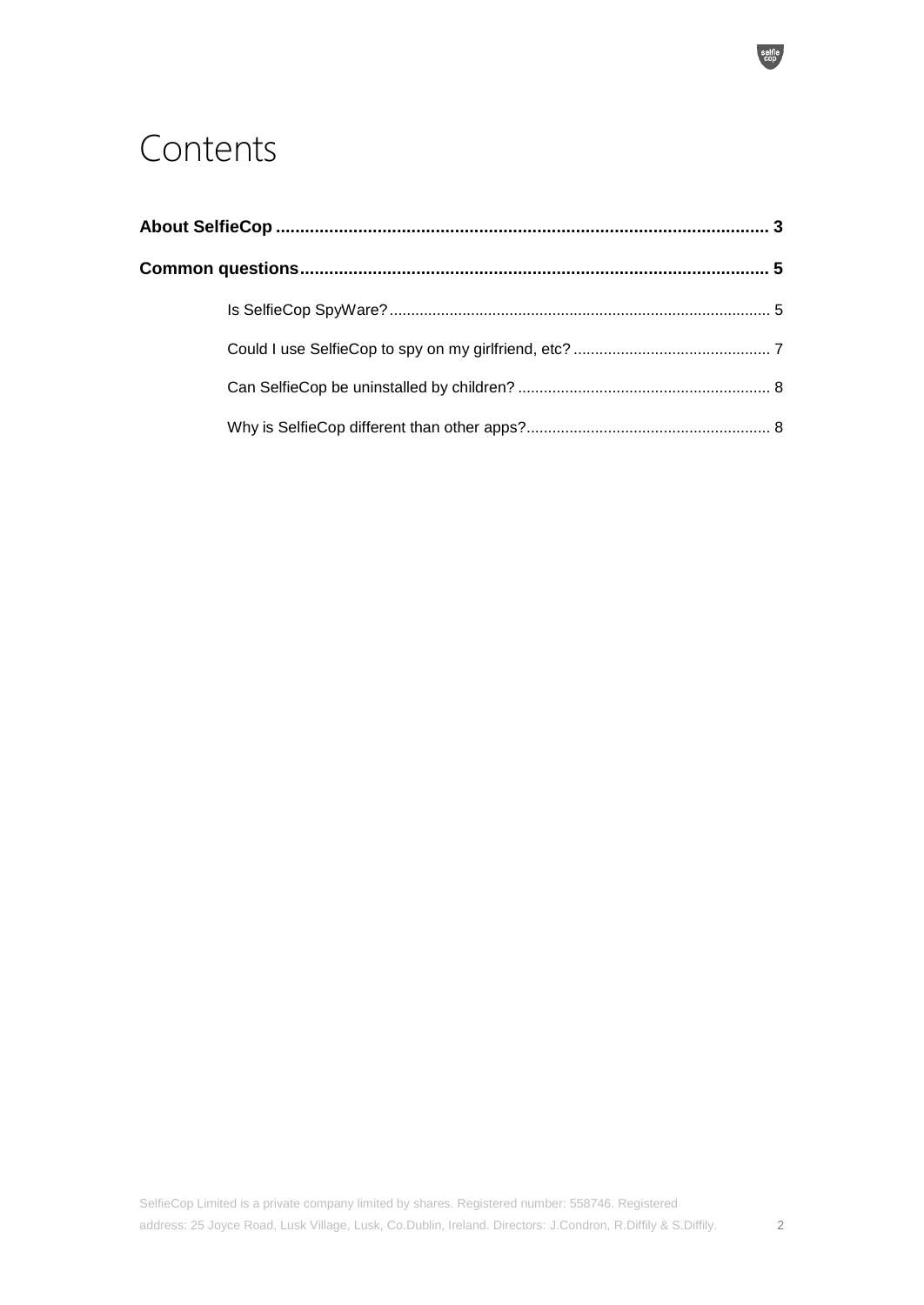# About SelfieCop

#### **The purpose of SelfieCop is to help address the challenge of** *Sexting* **among young people.**

*Sexting* occurs both via traditional MMS and (much more commonly) via social media/messaging apps, such as Kik, WhatsApp & more.

The key challenge of *Sexting* is that messages (originally intended for private viewing) may be shared, forwarded or otherwise made public without the consent of the person depicted.

The damage caused by such breaches of trust are evident across all age groups, but are particularly devastating for young people.

## Young people & Sexting

By nature, children and young people are prone to impulsive behaviour and less likely to consider the repercussions of high-risk activity.

When combined with peer-pressure and easy access to technology & the web, this can increase the likelihood of *Sexting* and the chances that private messages will be shared.

## SelfieCop as a tool against Sexting

In response, SelfieCop has developed a product to teach young people to use their smartphone cameras more safely. SelfieCop works in two ways;

- 1. Every time a camera is activated, it presents a set of reminders to kids that any photo or video they take may ultimately be seen by anyone.
- 2. SelfieCop also enables parents to review their child's photos & videos (if they so wish) to safeguard behaviour until they are more mature.

SelfieCop is aimed at kids aged about **7-13 years**, when they get their first smartphone.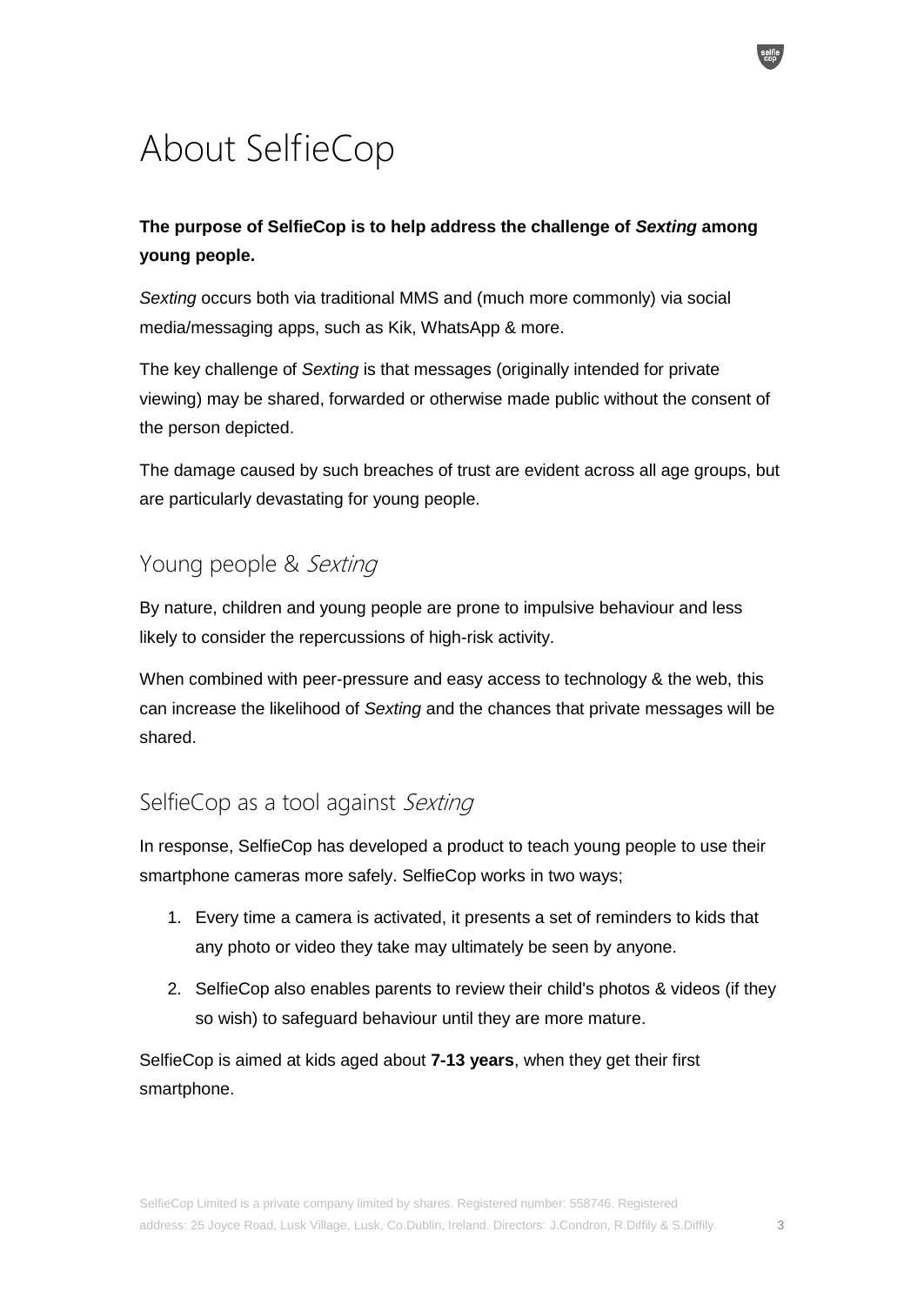The idea is to teach safe behaviours early, so when they are older (& a tool like SefieCop is less appropriate) they are more likely to Stop-&-Think before sharing an unsafe image.

#### SelfieCop in operation

In broad terms there are 2 ways to use SelfieCop...

#### **Child-App only...**

- Install the Child-App on your child's phone or tablet.
- Your child will see a safety reminder everytime their camera is turned 'on'.
- This teaches your child to STOP-&THINK before sharing a photo.

#### **Child-App + Parent-App...**

- Install the Parent-App onto the parent's smartphone.
- Link the Parent-App to the Child-App & share the encryption code.
- The parent can then see a copy of photos taken by their child.

*The apps are linked using a private encryption code. (Note: SelfieCop staff do not have access to these codes and so cannot see images.)*

*Once activated, every time the child takes a photo or video, the Child App makes an encrypted, reduced-filesize ("thumbnail") copy of it and uploads it to the SelfieCop infrastructure.*

*To view these stored images, the parent must open the Parent App on their own device and click "Download images". Any images are then downloaded, decrypted and displayed to the parent for a maximum of 5 seconds before being permanently deleted.*

## Support for SelfieCop

SelfieCop has attracted a lot of attention, eg BBC Radio 5 and WIRED Magazine. It is supported by the many credible organisations, such as ISPCC and by officers in police forces such as Police Scotland.

#### SelfieCop operates from Dublin, Ireland.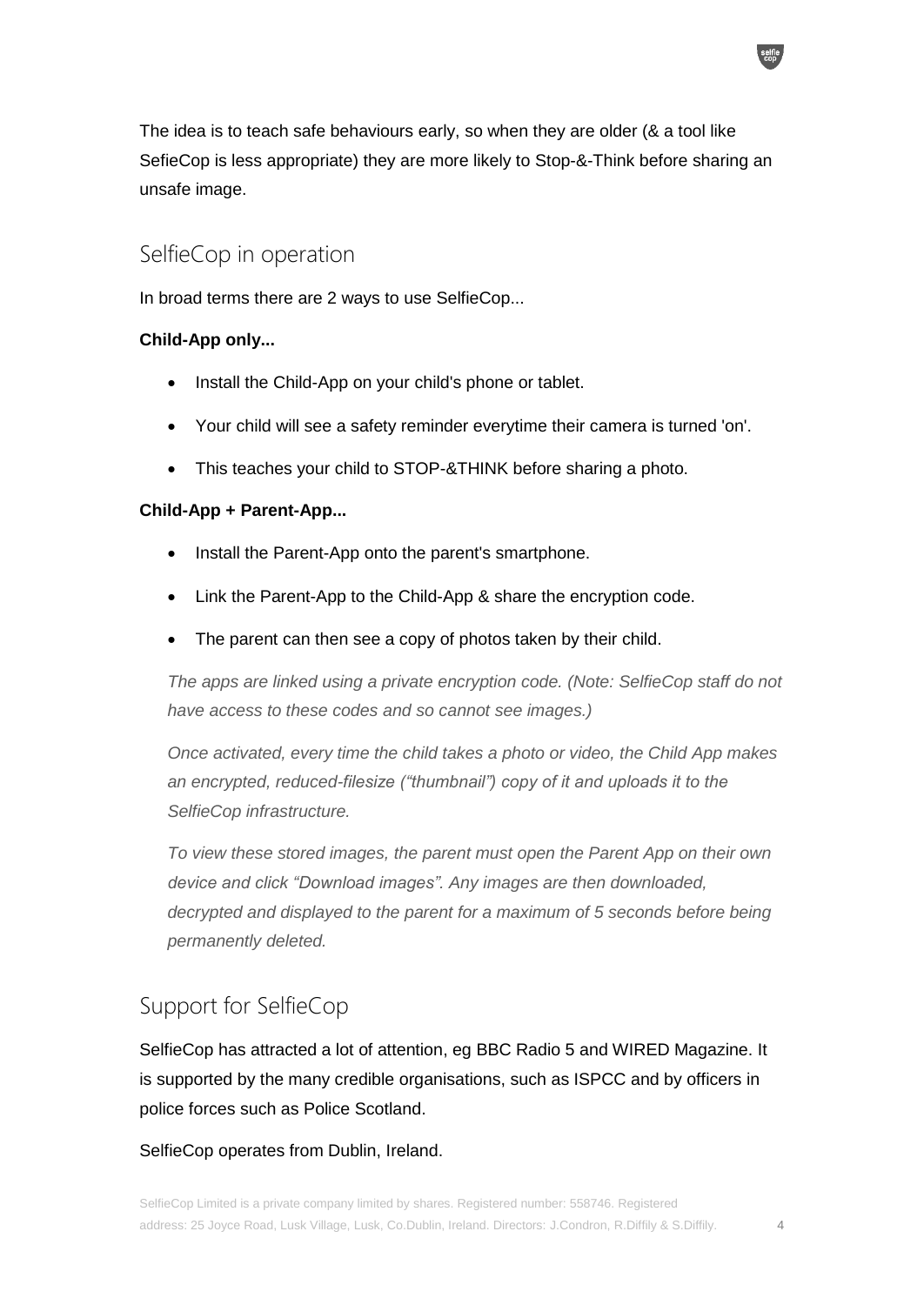# Common questions

# Is SelfieCop SpyWare?

#### No.

SelfieCop is always visible to the owner (the child) of the device upon which it is installed. For example:

- The SelfieCop safety messages appear every time the camera is activated.
- The SelfieCop icon is also visible on the phone app list.

In addition, SelfieCop requires parents to **ask children for consent** to install the app during set-up. This is in reflection of children's "right to privacy".

If consent is refused, parents may elect to override refusal – but they are required to record that they do so with the intention of protecting the child's "best interest".

See sample screen grabs below from set-up flow in Parent-App (blue) and Child-App (white).

| 16:20<br>র                                                      | $\widehat{3}$ $\widehat{4}$ 99% $\widehat{2}$ 16:20<br>Ľ.             |
|-----------------------------------------------------------------|-----------------------------------------------------------------------|
| <b>DASHBOARD</b><br><b>SETTINGS</b><br>LINK TO CHILD-APP        | Step 1                                                                |
| To continue, you must affirm                                    |                                                                       |
| the following:                                                  | SelfieCop is best used for kids<br>aged up to 13 +/- to teach safe    |
| $\Box$ Yes, I am the parent of<br>the child whose data I        | camera behaviour.                                                     |
| wish to review.                                                 | SelfieCop may also be used for                                        |
| $\Box$ Yes, I will only link this<br>Parent App to a device     | older children, but only if it helps<br>protect their best interests. |
| owned by my child.                                              | You must never use SelfieCop                                          |
| $\Box$ Yes, I will only install the                             | on anyone aged 16 or over.                                            |
| Child App onto a device<br>owned by my child.                   | Yes, my child is 15 or<br>younger & SelfieCop is in                   |
| We will disable installations<br>that break these rules as they | his/her best interest.                                                |
| violate our Terms of Use.                                       |                                                                       |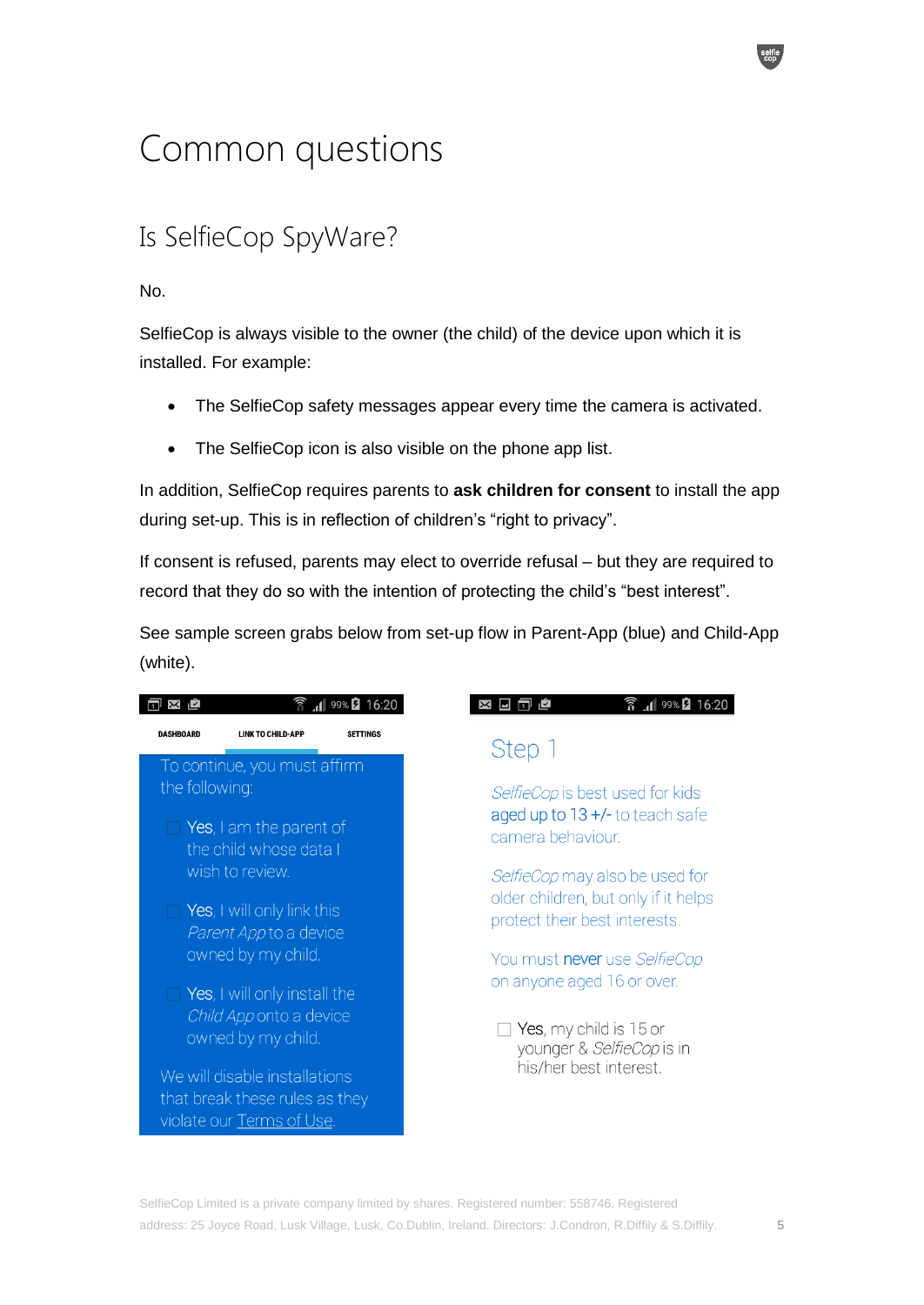#### ◘ ਲ ⊡ ૯

#### 3. 199% 2 16:20

### Step 2

A child's voice is important.

SelfieCop must only be installed with the awareness of your child

To proceed, we must record your child's opinion about SelfieCop.

To continue, hand this device to your child. (Young children may need your help with this.)

#### Continue

#### ◘ ∞ ๗ ๕

#### $\widehat{3}$   $\parallel$  100% 16:21

## Step 3

Your child has indicated that he/ she does not want you to install SelfieCop.

Nevertheless, you may decide you wish to install the app, despite their lack of consent.

To do so, you need to confirm you believe it is in your child's best interests to use SelfieCop.

 $\Box$  Yes, I believe *SelfieCop* is in my child's best interest.

#### ◪ਲ਼ਜ਼ਁਁ  $\widehat{R}$   $\parallel$  100% 16:21

The aim is not to spy on you. The aim is to help you stay safe.

For example, if someone asks you to take a photo you don't like, you can tell them '/ can't. My parents will see it because of SelfieCop!

SelfieCop can only see photos or videos that you take with the camera on this phone.

If you receive a photo from a friend, SelfieCop cannot see it.

 $\Box$  Yes, I agree to install.

 $\Box$  No, I prefer not to install.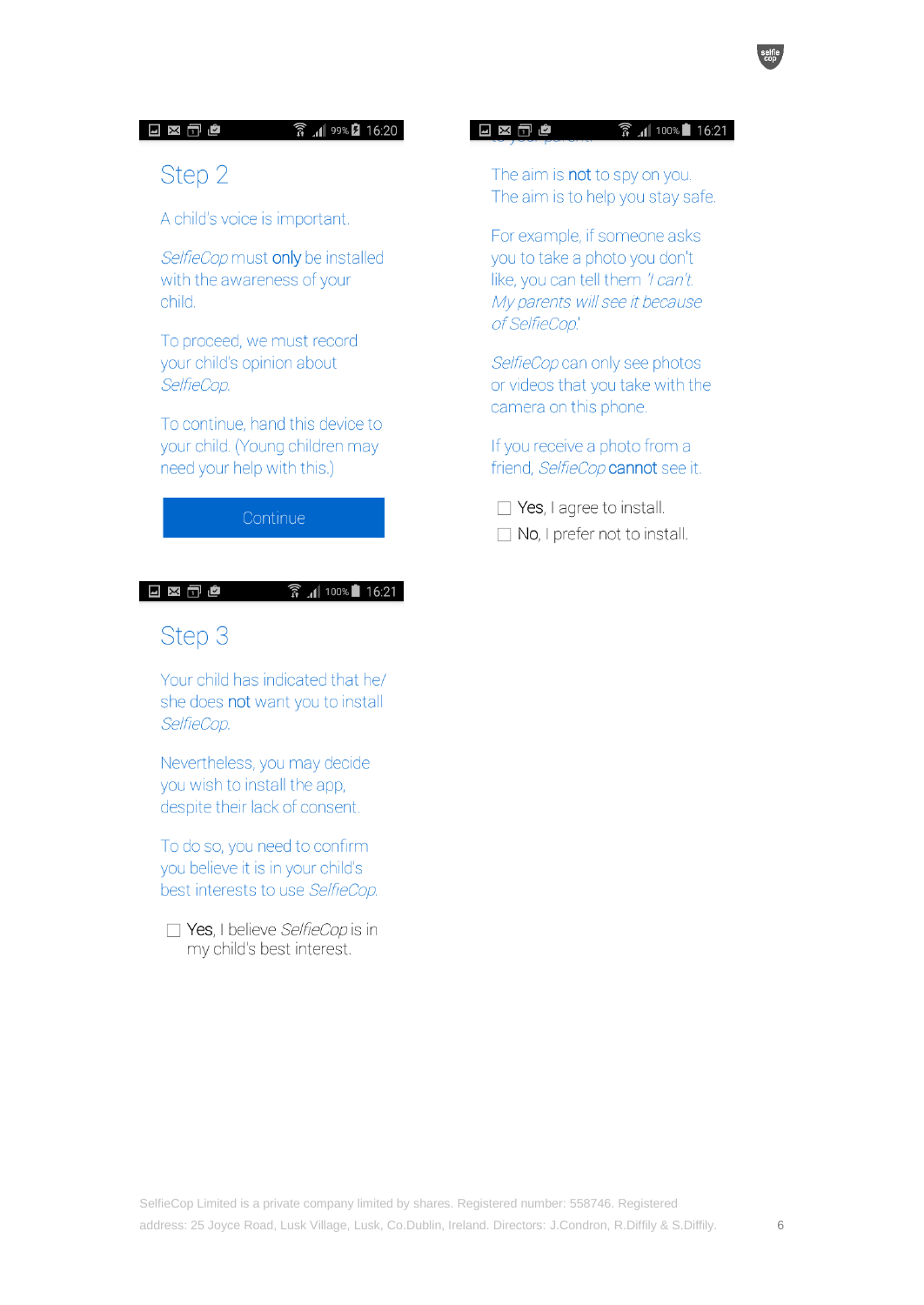SelfieCop "reminder" icon as it appears when camera is activated.

SelfieCop icon as it appears on phone icon list



# Could I use SelfieCop to spy on my girlfriend, etc?

Yes, but with very poor results.

SelfieCop is not SpyWare, so the wife/husband/boyfriend/girlfriend will know immediately that it is installed.

(If the intention is to spy, there are far better SpyWare apps available. However, SpyWare apps have been deemed illegal in some jurisdictions.)

In addition, our *Terms of Use* only allow SelfieCop to be used by a parent/legal guardian with his/her child.

We also recommend that the app only be used on children aged **up to 13**.

Our service *may* be used on children up to aged 15 (if the parent believes it is in the child's best interest), but we will not allow it to be used on anyone 16 or older.

Note: SelfieCop is unlikely to be effective on children aged 14 or older, as they are too technically knowledgeable.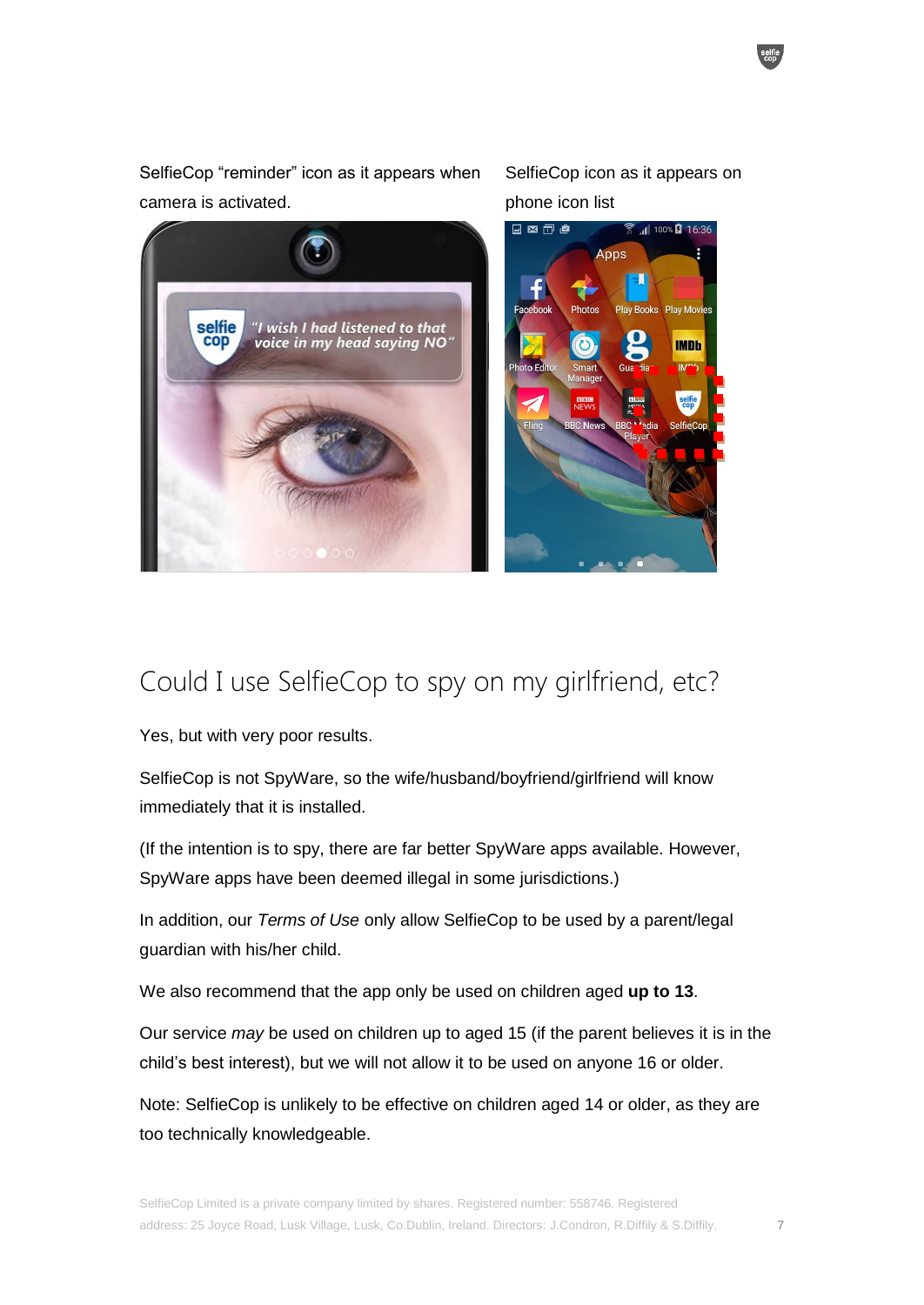# Can SelfieCop be uninstalled by children?

#### Yes.

When installing the app, we recommend parents use the free service *AppLock* to prevent the child uninstalling SelfieCop. *AppLock* allows the parent to "lock" SelfieCop so the child has restricted access to it. [\[link\]](https://play.google.com/store/apps/details?id=com.thinkyeah.smartlockfree)

(We are already working on a method to get this "AppLock" feature bundled in with SelfieCop, which will make it even harder to disable.)

Of course, this is a constant "arms-race", and clever kids could eventually find a way around *AppLock*. However, because our product is aimed at young kids (aged 8-13), the technical know-how of many is unlikely to allow that.

# Why is SelfieCop different than other apps?

According to NSPCC existing Control Apps are too crude to address the issue of Sexting. The reason is they focus on blocking web content *consumption*, not on detecting camera activity & image **production**. [\[link\]](http://www.nspcc.org.uk/globalassets/documents/research-reports/qualitative-study-children-young-people-sexting-report.pdf)

In addition, parents want more sophisticated controls that can balance kids' digital freedom vs. safety.

SelfieCop's meets this need by alerting children to the effects of taking impulsive images and also sending parents a copy of photos & videos. This allows:

- Freer (but monitored) smartphone usage for kids.
- Peace-of-mind for parents.